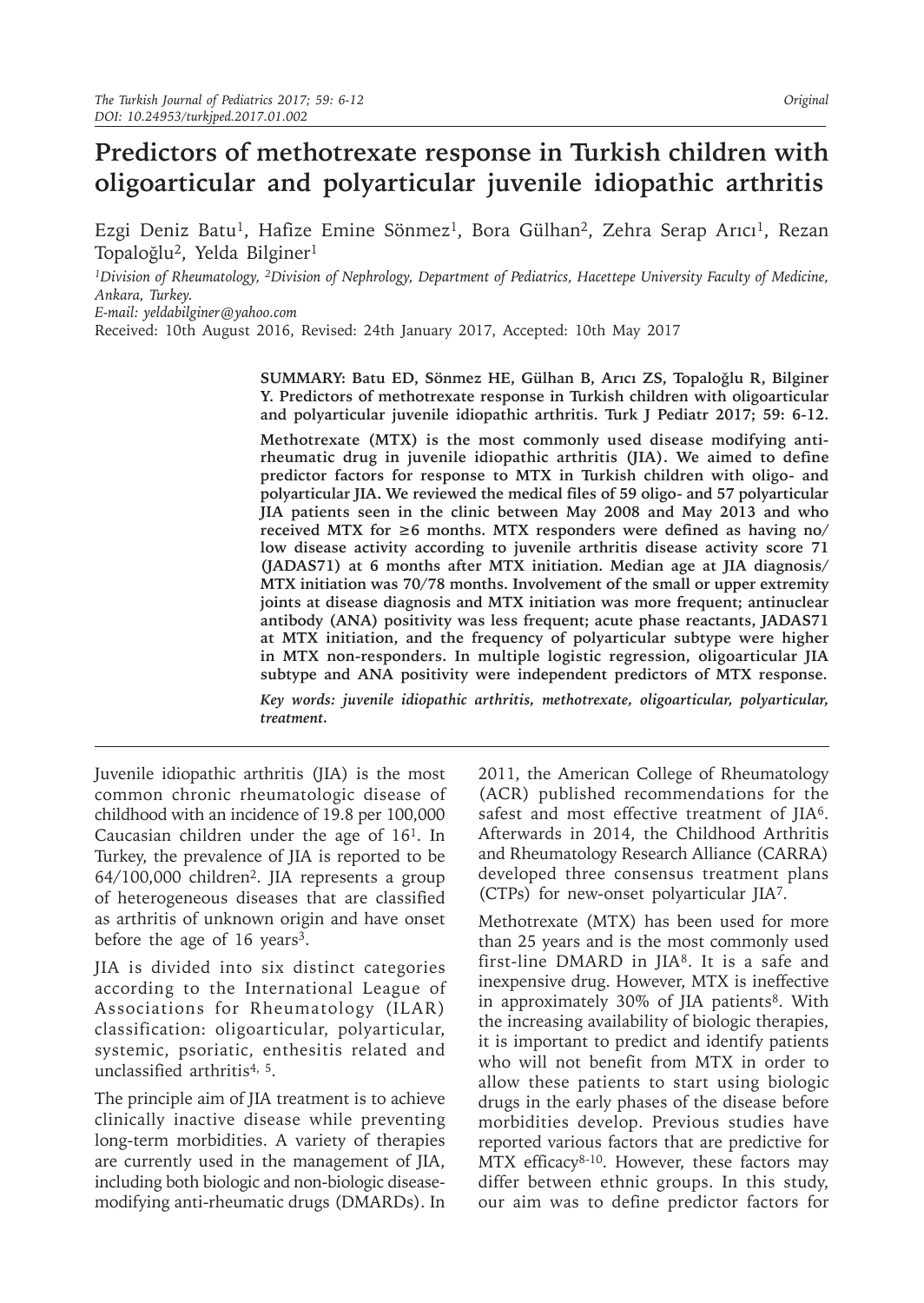the response to MTX in Turkish children with oligo- and polyarticular JIA.

## **Material and Methods**

We retrospectively reviewed the medical files of children (aged 0-18 years) seen at our hospital between May 2008 and May 2013 who were diagnosed with oligo- or polyarticular JIA and who received MTX treatment (12.5 mg/m<sup>2</sup>/ week) for at least six months. These patients were classified as having JIA according to the ILAR criteria<sup>4</sup>. Demographic data, clinical manifestations, laboratory data (white blood cell [WBC] count, erythrocyte sedimentation rate [ESR], C-reactive protein [CRP], anti-nuclear antibody [ANA] positivity, rheumatoid factor [RF] positivity), patient/parent visual analogue scale (VAS), physician VAS, and the use of concomitant treatment (such as nonsteroidal anti-inflammatory drugs [NSAIDs] and intraarticular steroid injection) were documented. *MEFV* gene variant analysis was performed in some patients (patients with typical periodic fever phenotype or patients who had high CRP for long term despite treatment) by Sanger sequencing and 12 mutations (E148Q, P369S, F479I, M680I (G-C), M680I (G-A), I692del, M694V, M694I, K695R, V726A, A744S, R761H) were tested in the *MEFV* gene. Juvenile arthritis disease activity score 71 (JADAS71) was used to evaluate disease activity. The JADAS 71 is a measure of disease activity in JIA patients and is based on four factors: (1) physician's global assessment of disease activity on a 0–10 visual analog scale (VAS); (2) parent/patient global assessment of well-being on a 0–10 VAS; (3) count of joints with active arthritis, and (4) erythrocyte sedimentation rate (ESR). It is calculated using the formula: physician's VAS + patient's VAS + count of joints with active arthritis +  $(ESR-20)/10$ . 11-13. MTX responders were defined as patients whose disease was inactive or who had low disease activity according to JADAS71 at 6 months after MTX initiation. Patients with oligoarticular JIA were classified as having inactive disease if JADAS71 was < 1 and having low disease activity if JADAS71 was 1-2. In addition, patients with polyarticular JIA were classified as having inactive disease if JADAS71 was < 1, and having low disease activity if JADAS71 was between 1.1-3.814.

The study was reviewed and approved by the

ethical review committee of our hospital.

### *Statistical Analysis*

Statistical analyses were performed using the SPSS software version 15. Descriptive analyses are presented using proportions, medians, range values as appropriate. The  $\gamma^2$ /Fischer and Mann Whitney U tests were used to compare non-normally distributed variables between independent two groups. The Wilcoxon test was used to compare the non-normally distributed variables between dependent groups. The effects of different parameters (age at diagnosis, subtype of JIA [polyarticular or oligoarticular], ANA positivity, RF positivity age, active joint number, WBC count, ESR, CRP, patient/parent VAS, physician VAS, and JADAS71 at MTX initiation) on MTX response were calculated using simple logistic regression analysis. The variables for which the unadjusted P value was < 0.20 in simple logistic regression analysis were included in the full model. We reduced the model by using backward elimination of multiple logistic regression analyses and we eliminated potential risk markers using likelihood ratio tests. A P-value < 0.05 was considered a statistically significant result.

#### **Results**

A total of 116 patients were included in this study. Females ( $n = 76$ ; 65.5%) outnumbered males. The median age at JIA diagnosis was 70 months (range: 7-180) while age at MTX initiation was 78 months (range: 12-183). The median duration between diagnosis and initiation of MTX treatment was 0 months (range: 0-156). The median duration of MTX treatment was 12 months (range: 6-78) months. The median follow-up after MTX initiation was 36 months (range: 12-148). Of 116 patients, 51 (43.9%) had persistent oligoarticular JIA, eight had extended oligoarticular JIA, and 57 (49.1%) had polyarticular JIA. In oligoarticular JIA patients, both disease diagnosis and MTX initiation occurred at a younger median age when compared to the polyarticular JIA patients  $(54 \text{ vs. } 86, \text{ P} = 0.007 \text{ and } 66 \text{ vs. } 102, \text{ P} =$ 0.032, respectively). The median number of active joints was 4 (range: 1-36) at diagnosis and 5 (range: 1-22) at MTX initiation. There was a decrease in the range of motion in 3 (range: 0-24) and 3 (range: 0-20) joints at diagnosis and MTX initiation, respectively. At diagnosis, 58 (50%) had arthritis in the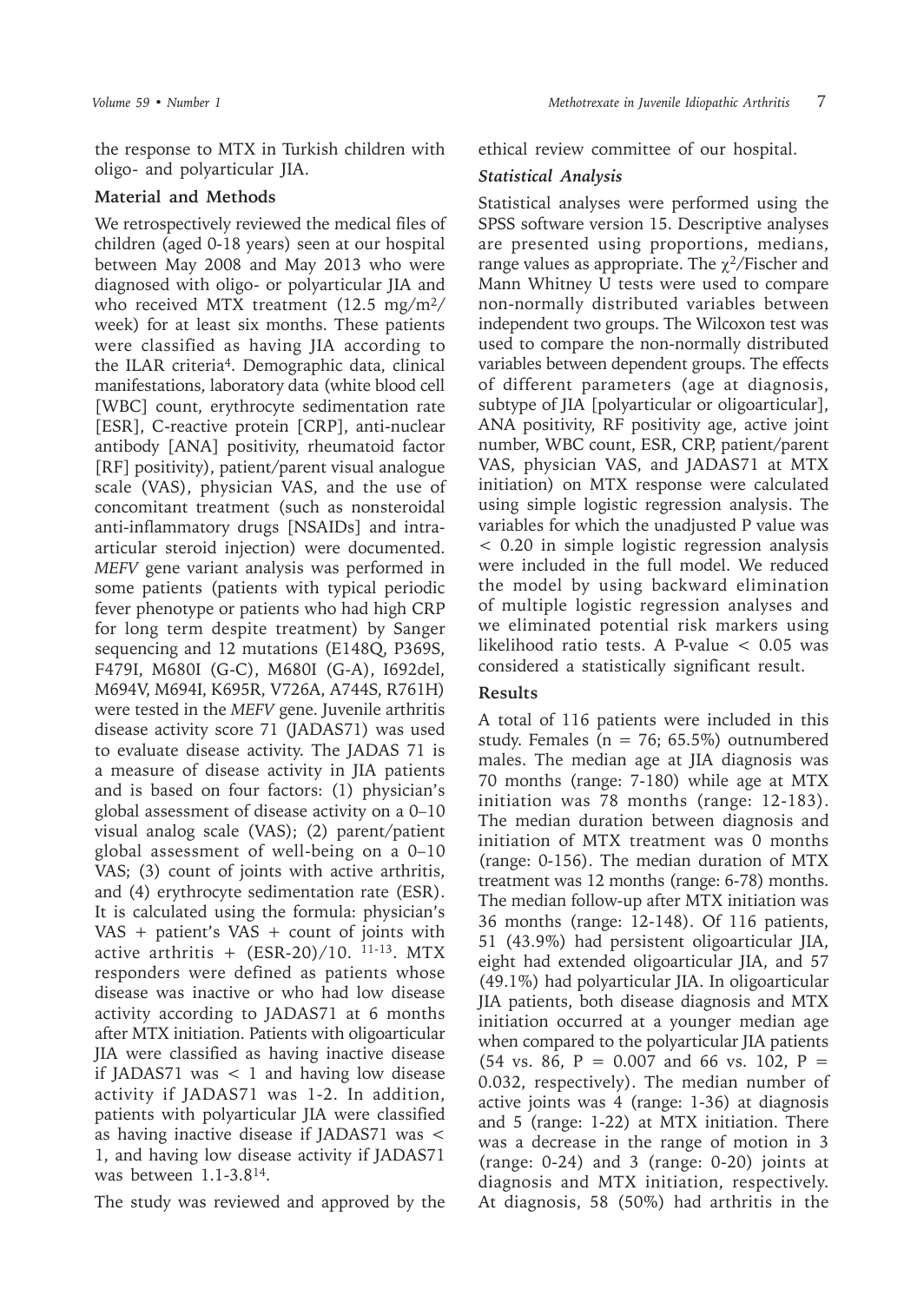|  |  |  | Table I. The Characteristics of Methotrexate Responder and Non-Responder Juvenile Idiopathic Arthritis |          |  |  |  |  |
|--|--|--|--------------------------------------------------------------------------------------------------------|----------|--|--|--|--|
|  |  |  |                                                                                                        | Patients |  |  |  |  |

|                                                     | Responders<br>$(n=72)^a$ | Non-responders<br>$(n=44)^a$ | P value |
|-----------------------------------------------------|--------------------------|------------------------------|---------|
| Patient characteristics                             |                          |                              |         |
| Gender, female                                      | 49/72 (68%)              | 27/44 (61.3%)                | 0.46    |
| Age at diagnosis (months)                           | 66 (7-180)               | 78 (14-180)                  | 0.47    |
| Age at MTX initiation (months)                      | 74 (12-181)              | 84 (14-183)                  | 0.99    |
| Joint involvement                                   |                          |                              |         |
| Polyarticular JIA                                   | 23/72 (31.9%)            | 34/44 (77.2%)                | < 0.001 |
| Involvement of small joints at diagnosis            | 27/72 (37.5%)            | $30/44$ (68.1%)              | 0.001   |
| Involvement of small joints at MTX initiation       | 29/72 (40.2%)            | $30/44$ (68.1%)              | 0.003   |
| Involvement of upper extremity joints at diagnosis  | 29/72 (40%)              | 29/44 (65.9%)                | 0.007   |
| Involvement of upper extremity joints at MTX        | 34/72 (47.2%)            | 29/44 (65.9%)                | 0.049   |
| initiation<br>No of active joints at MTX initiation | $3(1-22)$                | $7(1-22)$                    | < 0.001 |
| Laboratory findings                                 |                          |                              |         |
| WBC count at MTX initiation                         | $9.5(4-19.1)$            | $10.3(6.6-33)$               | 0.23    |
| ESR at MTX initiation                               | 42 (13-100)              | 57.5 (12-145)                | 0.036   |
| CRP at MTX initiation                               | $2(0.12-12.8)$           | $4.2$ $(0.1-14.2)$           | 0.026   |
| RF positivity                                       | $2/66$ (3%)              | $4/38$ $(10.5\%)$            | 0.18    |
| ANA positivity                                      | 25/59 (42%)              | $6/34$ $(17.6\%)$            | 0.015   |
| Treatment                                           |                          |                              |         |
| NSAID use                                           | 40/72 (55.5%)            | 31/44 (70.4%)                | 0.11    |
| Systemic steroid use                                | 18/72 (25%)              | $15/44$ (34%)                | 0.29    |
| Intraarticular steroid injection                    | 29/54 (53.7%)            | 13/29 (44.8%)                | 0.44    |
| Disease activity                                    |                          |                              |         |
| Physician VAS at MTX initiation                     | $3(1-5)$                 | $3(1-6)$                     | 0.041   |
| JADAS71 at MTX initiation                           | 11.4 (0.5-40)            | $18(5.9-41)$                 | < 0.001 |

<sup>a</sup>Data expressed as numbers (%) or median (range) value

JIA, juvenile idiopathic arthritis; MTX, methotrexate; WBC, white blood cell (x103/mm3); ESR, erythrocyte sedimentation rate (mm/h; normal range 0-20); CRP, C-reactive protein (mg/dl, normal range 0-0.8); VAS, visual analogue scale (0-10 cm, 10 worst); JADAS71, juvenile arthritis disease activity score 71; RF, rheumatoid factor; ANA, antinuclear antibody; NSAID, nonsteroidal anti-inflammatory drug

joints of the upper extremities and 57 (49.1%) had small joint arthritis. At MTX initiation, 63 (54.3%) had arthritis in the joints of the upper extremities and 59 (50.8%) had small joint arthritis. The median WBC count was 9.8 (range: 4-33.6) x103/mm3, ESR was 49.5 (range: 12-145) mm/h, CRP was 2.86 (range: 0-14.3), patient/parent VAS was 3 (range: 2-7), physician VAS was 3 (range: 1-6), and JADAS71 was 13.15 (range: 0.5-41) at the time of MTX initiation. ANA positivity was present in 31 (26.7%) patients. Seventy-one (61.2%) patients received NSAIDs and 33 (28.4%) received systemic steroid treatment. Intra-articular steroid injection was performed in 33 (28.4%) patients.

The characteristics of MTX responders and non-

responders in the whole group and oligo- and polyarticular JIA subgroups are summarized in Table I and Table II. No significant difference was present between the MTX responders and non-responders or oligo- and polyarticular JIA subgroups in terms of age, gender, or age at MTX initiation. In the study cohort, the involvement of the small joints or upper extremity joints at disease diagnosis and MTX initiation was more frequent, ANA positivity was less frequent in MTX non-responders in comparison with MTX responders. The frequency of the polyarticular subtype, acute phase reactants (ESR, CRP) and JADAS71 at MTX initiation was higher in the MTX nonresponder group as well. The median (range) values for active joint number, WBC count, ESR, CRP, patient/parent VAS, physician VAS,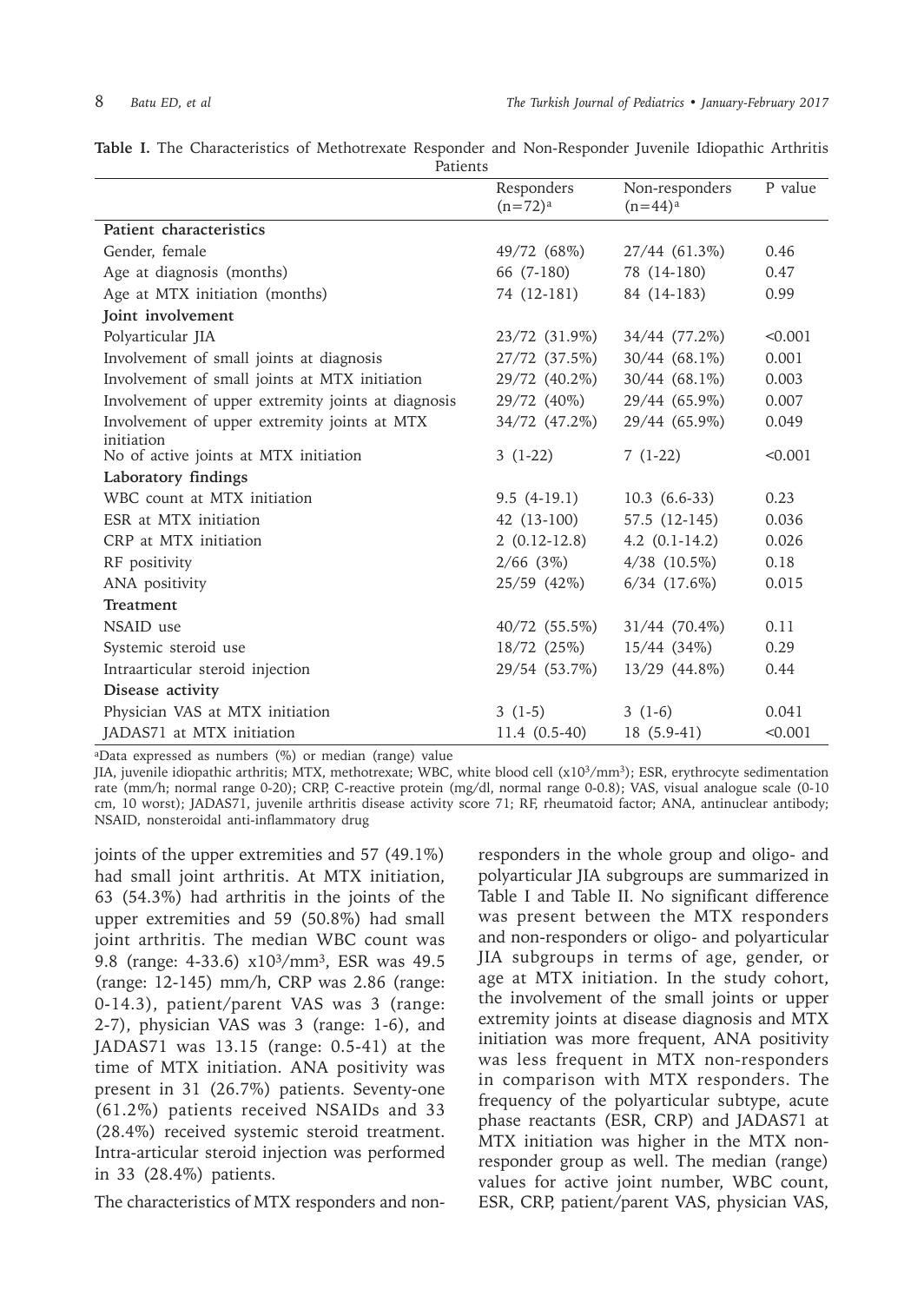JADAS71 at MTX initiation were significantly decreased after 6 months of treatment in comparison to MTX initiation (Table III). There was no statistically significant difference between the characteristics of MTX responders and non-responders in the subgroup (oligo- and polyarticular JIA) analysis. In addition, there

was no significant difference between persistent and extended oligoarticular JIA patients with regard to MTX response. At multiple logistic regression, JIA subtype and ANA positivity were independent predictors of MTX response. Oligoarticular JIA subtype was associated with a 7-fold increase (P < 0.001) and ANA positivity

|  |               | Table II. Characteristics of Methotrexate Responders and Non-Responders in Oligo-, and Polyarticular |  |  |
|--|---------------|------------------------------------------------------------------------------------------------------|--|--|
|  | JIA Subgroups |                                                                                                      |  |  |

| Characteristics                                                 | Oligoarticular JIA (n=59) |                                  |                         | Polyarticular JIA (n=57) |                                  |                         |  |
|-----------------------------------------------------------------|---------------------------|----------------------------------|-------------------------|--------------------------|----------------------------------|-------------------------|--|
|                                                                 | Responders<br>$(n=49)^a$  | Non-<br>responders<br>$(n=10)^a$ | $\overline{P}$<br>value | Responders<br>$(n=23)^a$ | Non-<br>responders<br>$(n=34)^a$ | $\overline{P}$<br>value |  |
| Patient characteristics                                         |                           |                                  |                         |                          |                                  |                         |  |
| Gender, female                                                  | 36/49                     | 6/10                             | 0.45                    | 13/23                    | 21/34                            | 0.69                    |  |
| Age at diagnosis<br>(months)                                    | 54 (7-180)                | 70 (14-162)                      | 0.41                    | 113 (12-174)             | 81 (14-180)                      | 0.32                    |  |
| Age at MTX initiation<br>(months)                               | 60 (12-181)               | 90 (15-162)                      | 0.63                    | 114 (36-174)             | 84 (14-183)                      | 0.13                    |  |
| Joint involvement                                               |                           |                                  |                         |                          |                                  |                         |  |
| Involvement of small<br>joints at diagnosis                     | 11/49                     | 2/10                             | 1                       | 16/23                    | 28/34                            | 0.25                    |  |
| Involvement of upper<br>extremity joints at<br>diagnosis        | 9/49                      | 2/10                             | 1                       | 20/23                    | 27/34                            | 0.72                    |  |
| No of active joints at<br>MTX initiation<br>Laboratory features | $2(1-12)$                 | $2(1-7)$                         | 0.97                    | $6(5-22)$                | $8.5(5-22)$                      | 0.22                    |  |
| WBC count at MTX<br>initiation                                  | $9.7(4-19.1)$             | $11.3(8.3-21)$                   | 0.14                    | $9.1(5.5-18.3)$          | 10.1 (6.6-<br>33.6)              | 0.38                    |  |
| ESR at MTX initiation                                           | 40 (19-92)                | 48.5 (33-76)                     | 0.23                    | 50 (13-100)              | 60 (12-145)                      | 0.63                    |  |
| CRP at MTX initiation                                           | $2(0.5-23)$               | 6.8 $(1-10.6)$                   | 0.12                    | $2.2$ $(0.1-12.8)$       | $3.6(0-14.2)$                    | 0.14                    |  |
| Treatment                                                       |                           |                                  |                         |                          |                                  |                         |  |
| NSAID use                                                       | 27/49                     | 5/10                             | $\mathbf{1}$            | 13/23                    | 26/34                            | 0.11                    |  |
| Systemic steroid use                                            | 11/49                     | 4/10                             | 0.25                    | 7/23                     | 11/34                            | 0.87                    |  |
| Intraarticular steroid<br>injection                             | 27/35                     | 4/6                              | 0.62                    | 2/19                     | 9/23                             | 0.07                    |  |
| Disease activity                                                |                           |                                  |                         |                          |                                  |                         |  |
| Patient/parent VAS at<br>MTX initiation                         | $3(2-5)$                  | $3(2-4)$                         | 0.66                    | $4(3-6)$                 | $4(3-7)$                         | 0.50                    |  |
| Physician VAS at MTX<br>initiation                              | $2(1-4)$                  | $2.5(1-4)$                       | 0.82                    | $3(2-5)$                 | $3(2-6)$                         | 0.84                    |  |
| JADAS71 at MTX<br>initiation                                    | $9.1(0.5-23.8)$           | 12 (5.9-19.7)                    | 0.47                    | 20 (11-40)               | 19.2 (10.3-41)                   | 0.77                    |  |

<sup>a</sup>Data expressed as numbers (%) or median (range) values

JIA, juvenile idiopathic arthritis; MTX, methotrexate; WBC, white blood cell (x103/mm3); ESR, erythrocyte sedimentation rate (mm/h; normal range 0-20); CRP, C-reactive protein (mg/dl, normal range 0-0.8); VAS, visual analogue scale (0-10 cm, 10 worst); JADAS71, juvenile arthritis disease activity score 71; RF, rheumatoid factor; ANA, antinuclear antibody; NSAID, nonsteroidal anti-inflammatory drug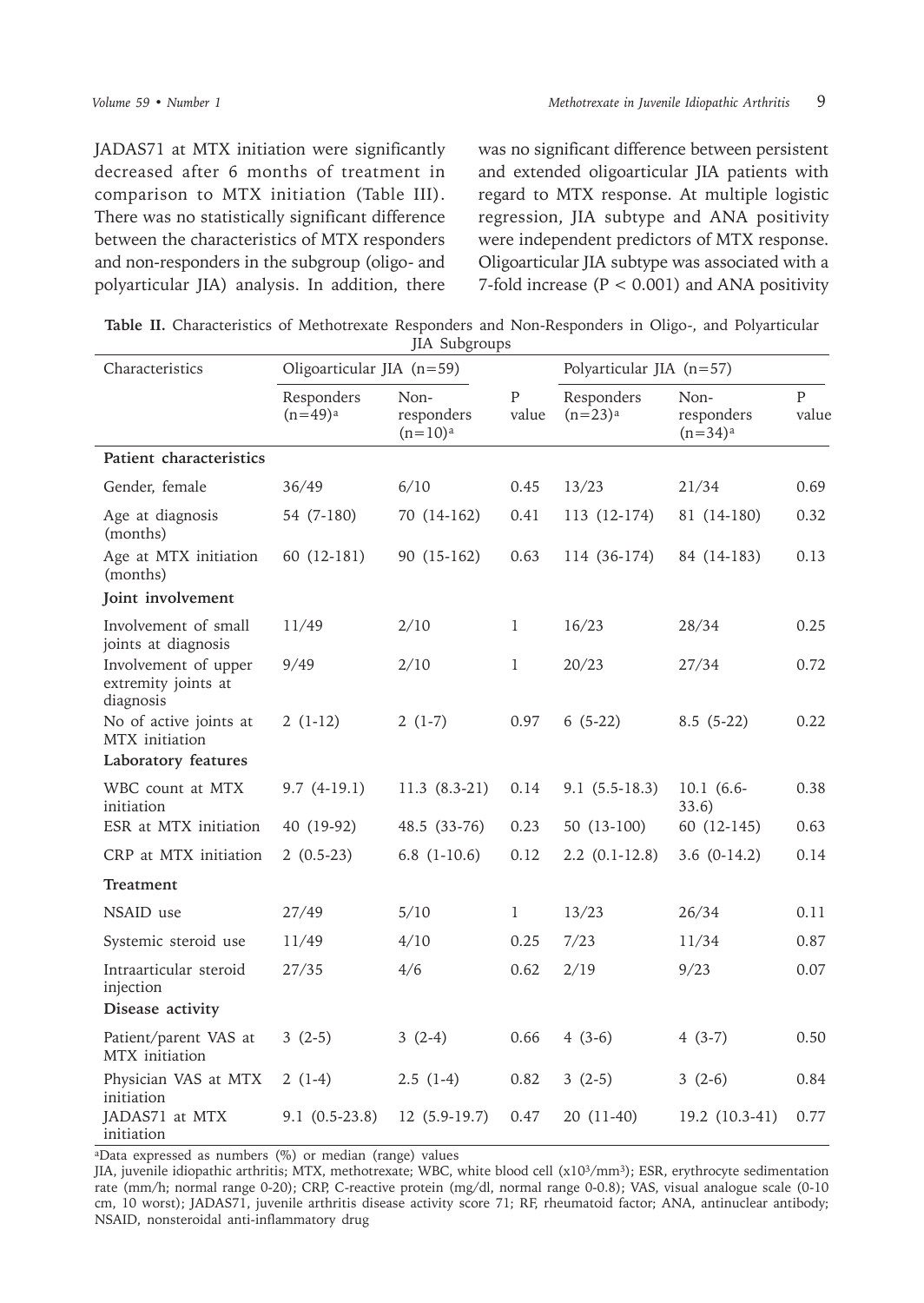| Parameters         | At initiation of MTX treatment <sup>a</sup> | 6 <sup>th</sup> month <sup>a</sup> | P value |
|--------------------|---------------------------------------------|------------------------------------|---------|
| Active joint count | $5(1-22)$                                   | $0.5(0-18)$                        | < 0.001 |
| <b>WBC</b>         | $9.8(4-33.6)$                               | $8.8(3.8-28.5)$                    | 0.007   |
| <b>ESR</b>         | 49.5 (12-145)                               | $20(0-120)$                        | < 0.001 |
| <b>CRP</b>         | $2.8$ $(0.1-12.8)$                          | $0.6(0-26)$                        | < 0.001 |
| Patient/parent VAS | $3(2-7)$                                    | $2(0-7)$                           | < 0.001 |
| Physician VAS      | $3(1-6)$                                    | $1(0-6)$                           | < 0.001 |
| JADAS71            | $13.1(0.5-41)$                              | $4.9(0-41)$                        | < 0.001 |

**Table III.** Disease Related Parameters at Initiation and 6th Month of Methotrexate (MTX) Treatment

<sup>a</sup>Data expressed as median (range) values.

MTX, methotrexate; WBC, white blood cell (x10<sup>3</sup>/mm<sup>3</sup>); ESR, erythrocyte sedimentation rate (mm/h; normal range 0-20); CRP, C-reactive protein (mg/dl, normal range 0-0.8); VAS, visual analogue scale (0-10 cm, 10 worst); JADAS71, juvenile arthritis disease activity score 71

was associated with a 2.5-fold increase  $(P =$ 0.049) in the likelihood of MTX response

Thirty-six patients had been tested for *MEFV* variants. Nine patients had accompanying familial Mediterranean fever (FMF) with typical fever attacks and were using colchicine (6 M694V/M694V, 1 V726A/V726A, 1 M680I/ V726A, and 1 with V726A/P369S). Fourteen were negative for the *MEFV* variants evaluated and 13 were heterozygous for different variants (4 for E148Q, 4 for M694V, 2 for M680I, and 1 each for A744S, V726A, and K695R). There were no fever attacks in these 27 patients. There were no differences with regard to the *MEFV* variants between MTX responders and non-responders. There were 22 patients positive for *MEFV* variants. Fourteen (63.6%) of them had oligoarticular JIA and 8 (36.4%) had polyarticular JIA. There were no significant differences with regard to JIA disease characteristics and response between patients positive for *MEFV* variants  $(n = 22)$  and patients negative for *MEFV* variants (n=14). Seven out of 9 FMF patients had oligoarticular JIA and two had polyarticular JIA. Four FMF+JIA patients were MTX non-responders. When we compared FMF+JIA patients  $(n = 9)$  with other JIA patients ( $n = 107$ ), we saw that the active joint number at MTX initiation was lower in the FMF group than in the other groups (median values 2 vs 5, respectively;  $P = 0.031$ ). The ratio of polyarticular JIA patients was higher in the non-FMF group than in the FMF patients (51.4% vs 22.2%, respectively); however, this difference was not statistically significant. In addition, there was no significant difference

with regard to the MTX response between the two groups (non-responders 44.4% in FMF and 37.4% in non-FMF group). Of note, all FMF patients were receiving colchicine therapy at the time of JIA diagnosis.

## **Discussion**

Among our study population primary factors associated with MTX response were involvement of small joints or upper extremity joints, polyarticular or oligoarticular subtype, acute phase reactant levels, JADAS71 values, and ANA positivity. In multiple logistic regression analysis, only the JIA subtype (oligo or polyarticular) and ANA positivity were found to be independent predictors of MTX response. Patients with oligoarticular JIA or positive ANA test have a greater probability of response to MTX treatment.

Juvenile idiopathic arthritis (JIA) is the most common cause of chronic arthritis in childhood. The principle aim of treatment for JIA is rapid disease control and the prevention of irreversible joint damage. Despite considerable variation in response to MTX among patients, MTX is still a strong, cost-effective, and safe drug in JIA. However, identifying the risk factors for poor MTX response is important for providing effective therapies for high risk patients and the prevention of disease complications. Previous studies have reported conflicting results regarding factors predicting MTX response in JIA patients. At first, several researchers evaluated the effect of MTX according to the type of JIA. Halle and Prieur<sup>15</sup> demonstrated that the systemic form of JIA was less responsive to MTX treatment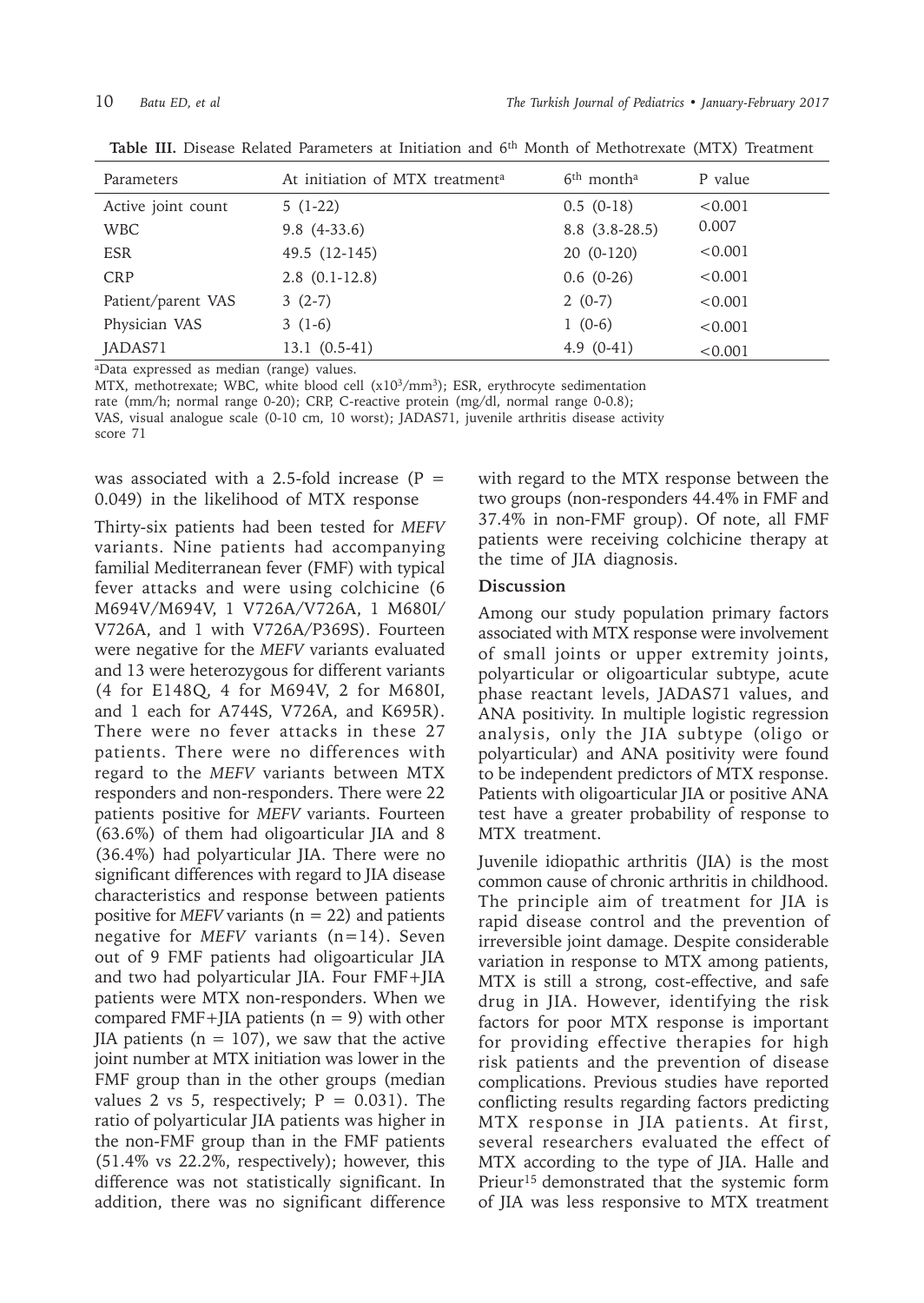than polyarticular-onset JIA15. Another study by Ravelli et al.<sup>16</sup> extended the oligoarticular category of JIA which was found to be the best predictor of MTX efficacy. On the other hand, Woo et al. $<sup>1</sup>$  demonstrated that MTX</sup> is an effective treatment for both extended oligoarticular and systemic JIA. In our study, we found that oligoarticular JIA resulted in a better MTX response than polyarticular JIA.

The Pediatric Rheumatology International Trials Organization (PRINTO) designed an MTX trial to determine the factors associated with response to MTX. According to this study, patients with longer disease duration, ANA negativity, higher disability, and presence of wrist activity were more likely to have a poor response to a 6-month MTX course<sup>10</sup>. In our study, ANA negativity and involvement of the upper extremities were more common the non-responders, consistent with the results of PRINTO study. In another study, Albarouni et al.9 that a longer disease duration, lower number of active joints, higher number of tender joints, lower score of parents' evaluation of child's pain at baseline were risk factors associated with absence of PedACR 70 response, while the presence of morning stiffness was a positive predictor for PedACR 70. Our results demonstrated that the disease was more active (higher number of active joints, higher acute phase reactant levels and JADAS71 values) in the MTX non-responders. In a recent systematic review, van Dijkhuizen et al.<sup>8</sup> demonstrated that different parameters such as the childhood health assessment questionnaire (CHAQ) score, physician's global assessment, bilateral wrist involvement, ANA positivity, S100A8/A9 levels, osteopontin levels, and single nucleotide polymorphisms (SNPs) in several gene regions were candidate predictors.

According to the ACR recommendations, the physician should consider MTX for patients with oligo- and polyarticular JIA if the disease is not under control with intra-articular injections and/or 1-2 months treatment with NSAIDs 6. If disease activity is moderate-high after three months of MTX treatment, biologic treatment should be initiated. If disease activity is high after 6 months of treatment in persistent oligoarticular JIA and low in extended oligoarticular and polyarticular JIA, biologic treatment should be started irrespective

of the prognostic factors. The prognostic factors for oligoarticular and polyarticular JIA were arthritis of the hip, cervical spine, ankle, or wrist, prolonged inflammatory marker elevation, positive rheumatoid factor, and radiographic damage 6. We have included the involvement of small joints and upper extremity joints in our database and found that the patients in the MTX non-responder group tended to have more small joint/upper extremity joint involvement at disease diagnosis and at MTX initiation.

CARRA CTPs for new-onset polyarticular JIA were as follows: step-up CTP, early combination (biologic+nonbiologic DMARD) CTP, and biologic only CTP7. According to CARRA step-up CTP, treatment starts with a non-biologic DMARD (±prednisolone, intraarticular steroid injections), and the physician should consider increasing/changing DMARD or beginning biologic treatment if the patient does not improve substantially (physician global assessment > 2 and/or still on prednisolone) at 3rd month visit. We may bypass the stepup CTP in patients with predictors for poor response to MTX.

An increased incidence of *MEFV* mutations has been shown among patients with vasculitis, chronic arthritis, and inflammatory bowel disease<sup>17</sup>. Ozen et al.<sup>18</sup> found that 6 out of 59 JIA patients, were homozygous or compound heterozygous for *MEFV* mutations. Özçakar et al.17 showed that there was FMF in 3.5% of JIA patients. In our study 7.75% of patients had FMF and were treated with colchicine. Colchicine is the standard treatment of choice in FMF, but it is also used in other rheumatic disease such as vasculitis, autoinflammatory disease, and gout. Our FMF+JIA patients had a lower number of active joints at MTX initiation and all of them were receiving colchicine therapy. Colchicine may have a positive effect for arthritis control.

The limitations of our study are the retrospective design and the small number of patients.

In conclusion, we have demonstrated that oligoarticular subtype of JIA and ANA positivity are strong candidate predictors for MTX efficacy. Future prospective studies with more patients will be crucial for defining the exact factors identifying patients who are at risk of not responding to MTX treatment. These factors will help us improve our selection of the most